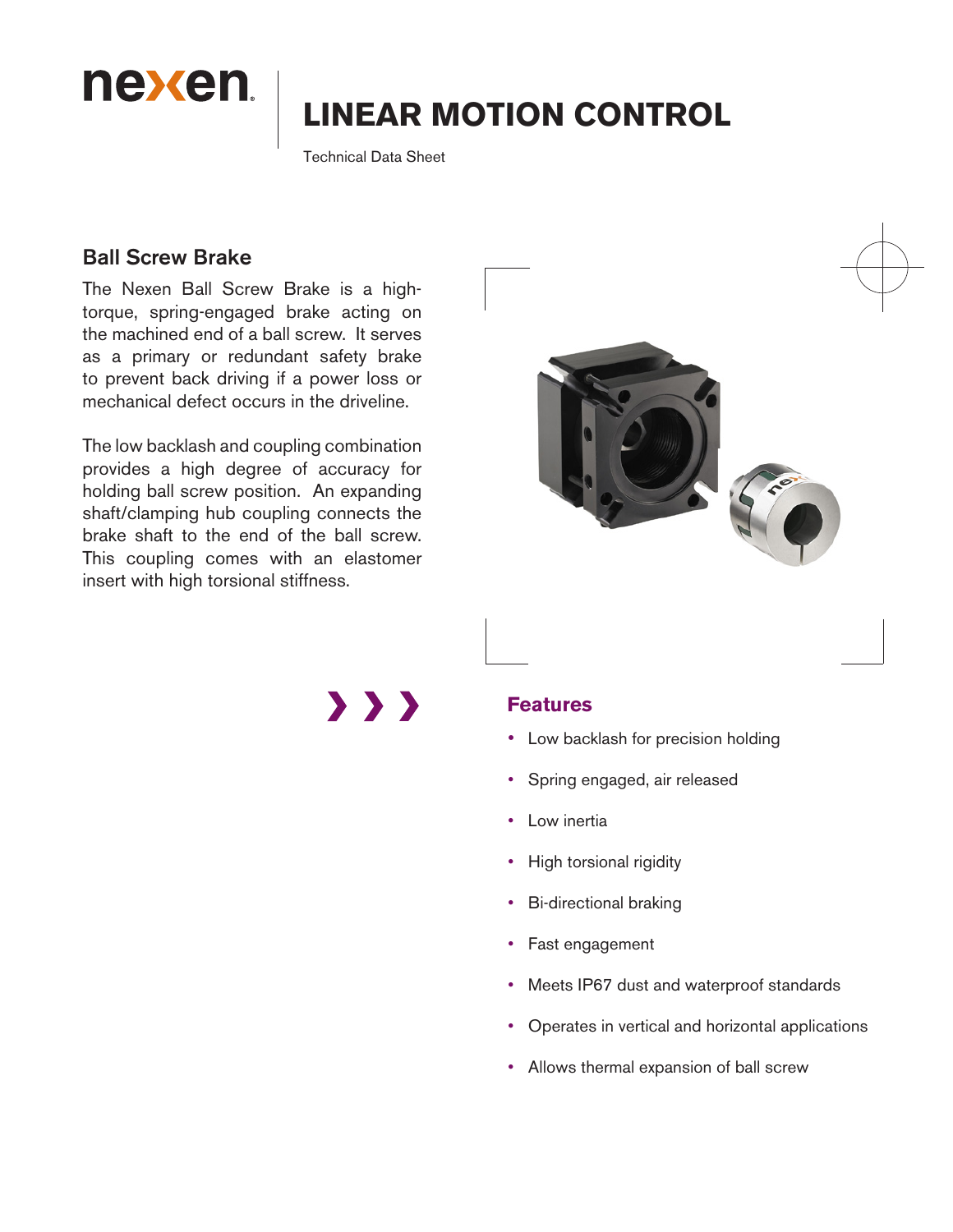#### **Brake Dimensions**



(Select from Coupling Table)

| <b>Model</b><br><b>Size</b> | <b>Product</b><br><b>Numbers</b> | А<br>(Bore Range) | B               | C       | D        | Е      | F        | G        | н      |          | K      |
|-----------------------------|----------------------------------|-------------------|-----------------|---------|----------|--------|----------|----------|--------|----------|--------|
| <b>BSB</b>                  | 964640                           | $5 - 12.7$        | 63-91.5         | 52      | 50       | 3,50   | 74,5     | 74,2     | 6,3    | 56       | 12     |
| $\overline{2}$              |                                  | $[0.197 - 0.50]$  | $[2.48-3.60]$   | [2.047] | $[1.97]$ | [0.14] | $[2.93]$ | $[2.92]$ | [0.24] | [2.20]   | [0.5]  |
| <b>BSB</b>                  | 964745                           | $7 - 16$          | 95-108          | 50      | 50       | 5,00   | 77,7     | 92       | 7      | 65       | 18.5   |
| 3                           | 9647401                          | $[0.275 - 0.63]$  | $[3.74 - 4.25]$ | [1.97]  | $[1.97]$ | [0.20] | [3.06]   | [3.62]   | [0.28] | [2.56]   | [0.73] |
| <b>BSB</b>                  | 964840                           | 16-32             | 115-150         | 96      | 95       | 3,50   | 105,7    | 125      | 10     | 82       | 24.2   |
| 4                           |                                  | $[0.63 - 1.26]$   | $[4.53 - 5.91]$ | [3.78]  | $[3.74]$ | [0.14] | [4.16]   | $[4.92]$ | [0.39] | [3.23]   | [0.95] |
| <b>BSB</b>                  | 964940                           | 16-32             | 165-186         | 130     | 130      | 6,15   | 132,5    | 150.4    | 12     | 95       | 25.5   |
| 5                           |                                  | $[0.63 - 1.26]$   | $[6.49 - 7.32]$ | [5.12]  | [5.12]   | [0.24] | [5.22]   | [5.92]   | [0.47] | $[3.74]$ | [1.00] |
| <b>BSB</b>                  | 965040                           | $20 - 35$         | 215             | 130     | 130      | 3,50   | 105,8    | 192      | $15*$  | 113      | 29.1   |
| 7                           |                                  | $[0.787 - 1.38]$  | [8.47]          | [5.12]  | [5.12]   | [0.14] | [4.17]   | $[7.56]$ | [0.59] | [4.45]   | [1.14] |

 $1$  Torque = 5 Nm (44 in-lbs)

\* Clearance Hole Diameter

NOTE: When selecting a brake, a coupling must also be selected. See the coupling chart on the next page.

## **Brake Specifications**

| <b>Model</b><br><b>Size</b> | <b>Minimum</b><br><b>Holding</b><br><b>Torque</b> | <b>Release</b><br><b>Pressure</b> | <b>Maximum</b><br><b>Speed</b><br>(RPM) | Inertia / Coupling<br>kg.m <sup>2</sup><br>$[$ lbs-ft $^2]$ | <b>Torsional Rigidity</b><br>Nm/radian [lb-ft/radian] | Weight                          |
|-----------------------------|---------------------------------------------------|-----------------------------------|-----------------------------------------|-------------------------------------------------------------|-------------------------------------------------------|---------------------------------|
| <b>BSB</b>                  | 2 Nm                                              | 5.5 bar                           | 10.000                                  | 0.00002                                                     | 6180                                                  | $1,3$ kg                        |
| 2                           | $[20$ in- $\vert$ bs $]$                          | $[80 \text{ psi}]$                |                                         | [0.0005]                                                    | [4550]                                                | $[2.9$ $\mathsf{I}\mathsf{bs}]$ |
| <b>BSB</b>                  | 8 Nm                                              | 5.5 bar                           | 10.000                                  | 0,00006                                                     | 9613                                                  | $1,6$ kg                        |
| 3                           | [70 in-Ibs]                                       | $[80 \text{ psi}]$                |                                         | [0.0014]                                                    | [7090]                                                | $[3.5$ $\sqrt{3}$               |
| <b>BSB</b>                  | 22 Nm                                             | 5.5 bar                           | 10.000                                  | 0.00031                                                     | 23796                                                 | $3,4$ kg                        |
| 4                           | [200 in-Ibs]                                      | $[80 \text{ psi}]$                |                                         | [0.00736]                                                   | [17550]                                               | $[7.6$ lbs]                     |
| <b>BSB</b>                  | 45 Nm                                             | 5.5bar                            | 10.000                                  | 0.00114                                                     | 36184                                                 | $6,6$ kg                        |
| 5                           | [400 in-lbs]                                      | $[80 \text{ psi}]$                |                                         | [0.0271]                                                    | [26688]                                               | $[14.6$ lbs                     |
| <b>BSB</b>                  | 125 Nm<br>$[1100$ in-lbs]                         | 5.5 bar<br>$[80 \text{ psi}]$     | 5,000                                   | 0,00394<br>[0.0935]                                         | 54772<br>[40390]                                      | 14,7 kg<br>$[32.4$ lbs          |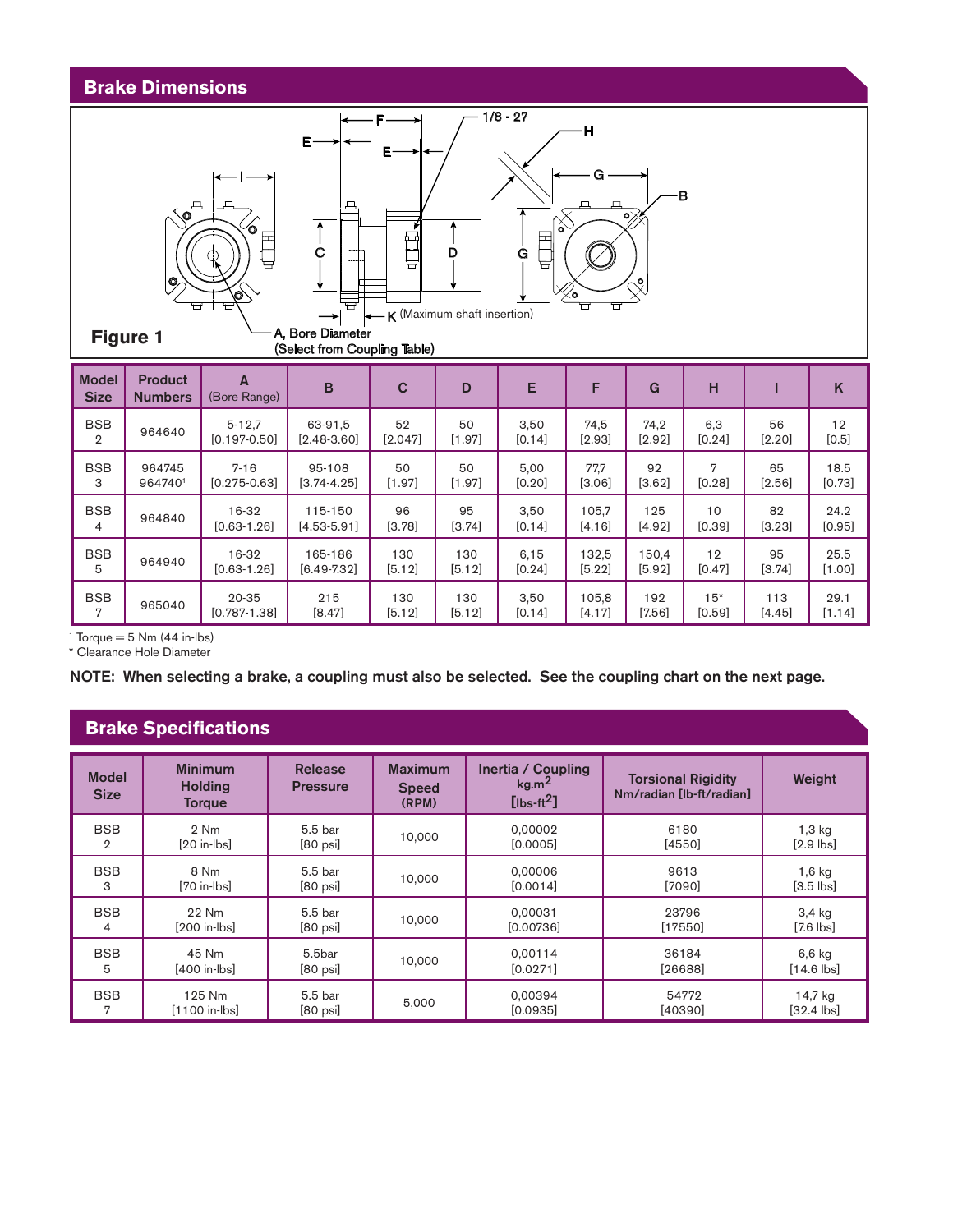# **Coupling Specifications**

| <b>BSB Brake</b><br><b>Model</b> | <b>Coupling</b><br><b>Product</b><br><b>Number</b> | <b>Bore</b><br>(H7) | <b>Coupling</b><br><b>Bore</b><br>Range | <b>Axial</b><br><b>Misalignment</b> | <b>Torsional Rigidity</b><br>Nm/radian [ft-lb/radian] |
|----------------------------------|----------------------------------------------------|---------------------|-----------------------------------------|-------------------------------------|-------------------------------------------------------|
| BSB <sub>2</sub>                 | 964641                                             | 8 mm                | 5-12.7 mm<br>$(0.197 - 0.500")$         | $+/-$ 1 mm<br>$(+/- 0.04")$         | 350<br>(258)                                          |
| BSB <sub>2</sub>                 | 964642                                             | 0.406               | 5-12.7 mm<br>$(0.197 - 0.500")$         | $+/-$ 1 mm<br>$(+/- 0.04")$         | 350<br>(258)                                          |
|                                  |                                                    |                     |                                         |                                     |                                                       |
| BSB <sub>3</sub>                 | 964741                                             | $14 \text{ mm}$     | $7-16$ mm<br>$(0.275 - 0.625")$         | $+/-$ 1 mm<br>$(+/- 0.04")$         | 600<br>(442)                                          |
| BSB <sub>3</sub>                 | 964742                                             | 0.500               | $7-16$ mm<br>$(0.275 - 0.625")$         | $+/-$ 1 mm<br>$(+/- 0.04")$         | 600<br>(442)                                          |
| BSB <sub>3</sub>                 | 964743                                             | 0.312               | $7-16$ mm<br>$(0.275 - 0.625)$          | $+/- 1$ mm<br>$(+/- 0.04")$         | 600<br>(442)                                          |
| BSB <sub>3</sub>                 | 964744                                             | 0.625               | $7-16$ mm<br>$(0.275 - 0.625")$         | $+/- 1$ mm<br>$(+/- 0.04")$         | 600<br>(442)                                          |
|                                  |                                                    |                     |                                         |                                     |                                                       |
| BSB4 and BSB5                    | 964841                                             | 20 mm               | 16-32 mm<br>$(0.630 - 1.250")$          | $+/- 2$ mm<br>$(+/- 0.08")$         | 9750<br>(7191)                                        |
| BSB4 and BSB5                    | 964847                                             | 20 mm, keyed        | 16-32 mm<br>$(0.630 - 1.250")$          | $+/- 2$ mm<br>$(+/- 0.08")$         | 9750<br>(7191)                                        |
| BSB4 and BSB5                    | 964868                                             | 0.875               | 16-32 mm<br>$(0.630 - 1.250")$          | $+/- 2$ mm<br>$(+/- 0.08")$         | 9750<br>(7191)                                        |
| BSB4 and BSB5                    | 964854                                             | 1.000               | 16-32 mm<br>$(0.630 - 1.250")$          | $+/- 2$ mm<br>$(+/- 0.08")$         | 9750<br>(7191)                                        |
| BSB4 and BSB5                    | 964859                                             | 23 mm               | 16-32 mm<br>$(0.630 - 1.250")$          | $+/- 2$ mm<br>$(+/- 0.08")$         | 9750<br>(7191)                                        |
| BSB4 and BSB5                    | 964862                                             | $19 \text{ mm}$     | 16-32 mm<br>$(0.630 - 1.250")$          | $+/- 2$ mm<br>$(+/- 0.08")$         | 9750<br>(7191)                                        |
| BSB4 and BSB5                    | 964863                                             | 1.125               | 16-32 mm<br>$(0.630 - 1.250")$          | $+/- 2$ mm<br>$(+/- 0.08")$         | 9750<br>(7191)                                        |
|                                  |                                                    |                     |                                         |                                     |                                                       |
| BSB7                             | 965041                                             | 30 mm               | 20-35 mm<br>$(0.787 - 1.375")$          | $+/- 2$ mm<br>$(+/- 0.08")$         | 10600<br>(7818)                                       |
| BSB7                             | 965042                                             | 35 mm               | 20-35 mm<br>$(0.787 - 1.375")$          | $+/- 2$ mm<br>$(+/- 0.08")$         | 10600<br>(7818)                                       |
| BSB7                             | 965043                                             | 1.000               | 20-35 mm<br>$(0.787 - 1.375")$          | $+/- 2$ mm<br>$(+/- 0.08")$         | 10600<br>(7818)                                       |
| BSB7                             | 965044                                             | 20 mm               | 20-35 mm<br>$(0.787 - 1.375")$          | $+/- 2$ mm<br>$(+/- 0.08")$         | 10600<br>(7818)                                       |
| BSB7                             | 965045                                             | $25 \text{ mm}$     | 20-35 mm<br>$(0.787 - 1.375")$          | $+/- 2$ mm<br>$(+/- 0.08")$         | 10600<br>(7818)                                       |
| BSB7                             | 965046                                             | 1.375               | 20-35 mm<br>$(0.787 - 1.375")$          | $+/- 2$ mm<br>$(+/- 0.08")$         | 10600<br>(7818)                                       |

Note: Select a coupling with a bore matching the machined end of the ball screw. Custom bores available on request; see Bore Range. Keyed bores optional.